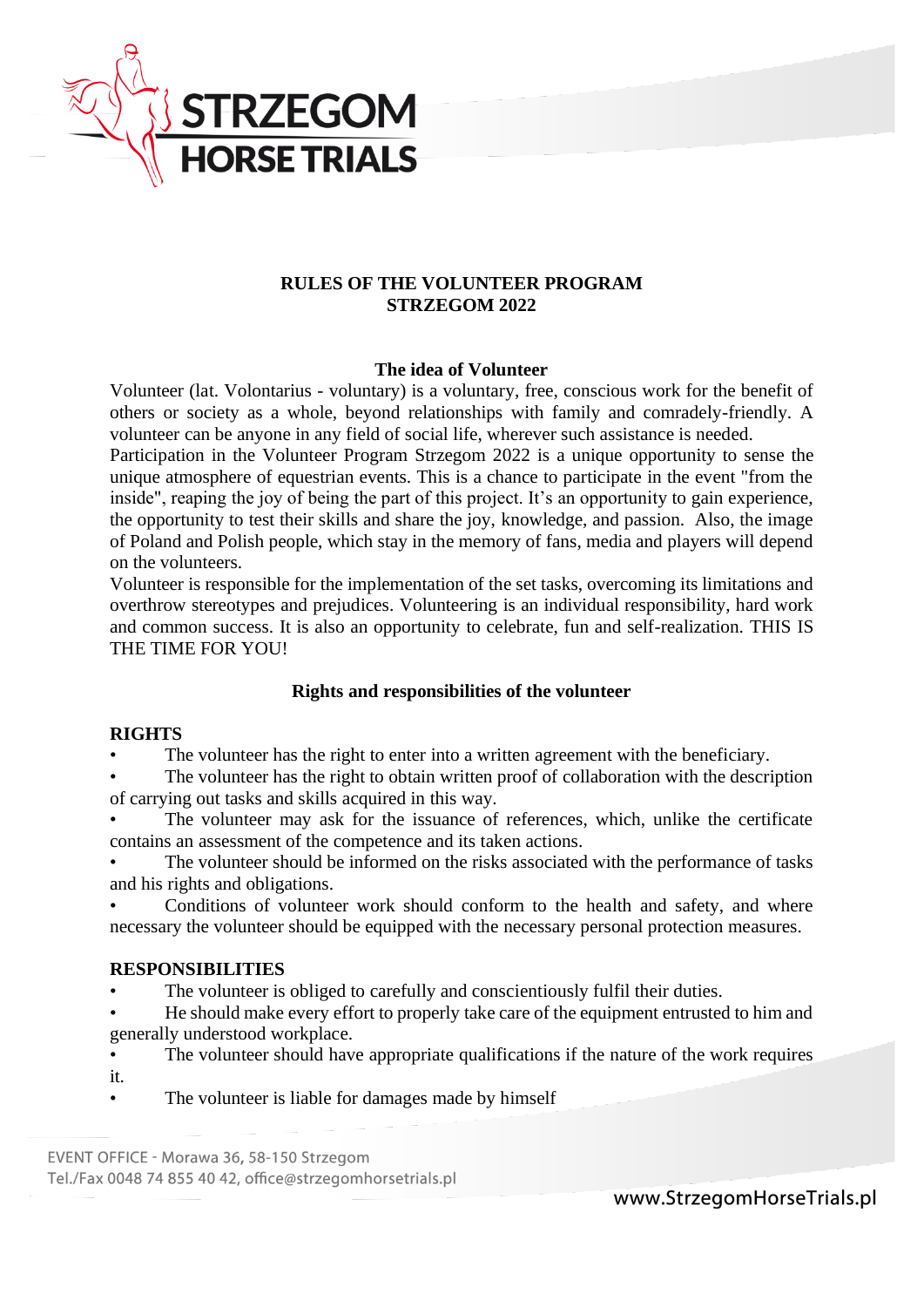

# **PERSONALITY OF THE VOLUNTEER**

Be open and positive to people in your environment. In our daily work, be contact and helpful, act while the confidently and decisively.

In difficult situations, operate leisurely. Personal culture, personalities and behavior should be an example of good behavior. Remember also that, delaying to work, you hinder the operation of the other volunteers. An important element your job is an outfit. Remember that it will always be complete, clean and tidy, because it is your business card.

Remember that you are the face of the event and the country - YOU ARE HOSTS!

### **Applications**

1. Applications for the Volunteer Program should be sent only via the application form available on the official website of the event.

2. The volunteer may be only adult.

3. In the following cases the Organizer may waive the required majority:

a. the under-age person takes part in the program under the supervision of a parent or legal guardian

b. the under-age person participates in the care of another adult person

and he have the written consent of parents or legal guardians to participate in the Program

4. Sending the form is not tantamount to confirmation of engaging to the Volunteer Program.

5. Any person qualified for the Volunteer Program is obliged to inform the Organizer on chronic diseases, which affects and drugs that he takes permanently.

6. Any person applying for the Volunteer Program takes part in it at its own risk.

7. An applying person gives the consent to processing of personal data for recruitment purposes in accordance with the Act of 29 August 1997 on the protection of personal data (Journal of Laws of 2002 No. 101, item 926 as amended).

8. Arrival and departure days declared in the application are binding. Any changes will require informing the Coordinator of the Volunteer Program. Arrival and departure without prior agreement with the Organizer, on dates other than those specified by the organizer, may result in removal from the Volunteer Program.

# **Areas of activities**

1. Preparation of the event

a) the decoration and cleaning works on the cross-country course /set of flowers, trees, and other decorative elements, raking, painting obstacles and bars/

b) preparation of stables for horses /describe of the stalls and stables, turning down/

Tel./Fax 0048 74 855 40 42, office@strzegomhorsetrials.pl

EVENT OFFICE - Morawa 36, 58-150 Strzegom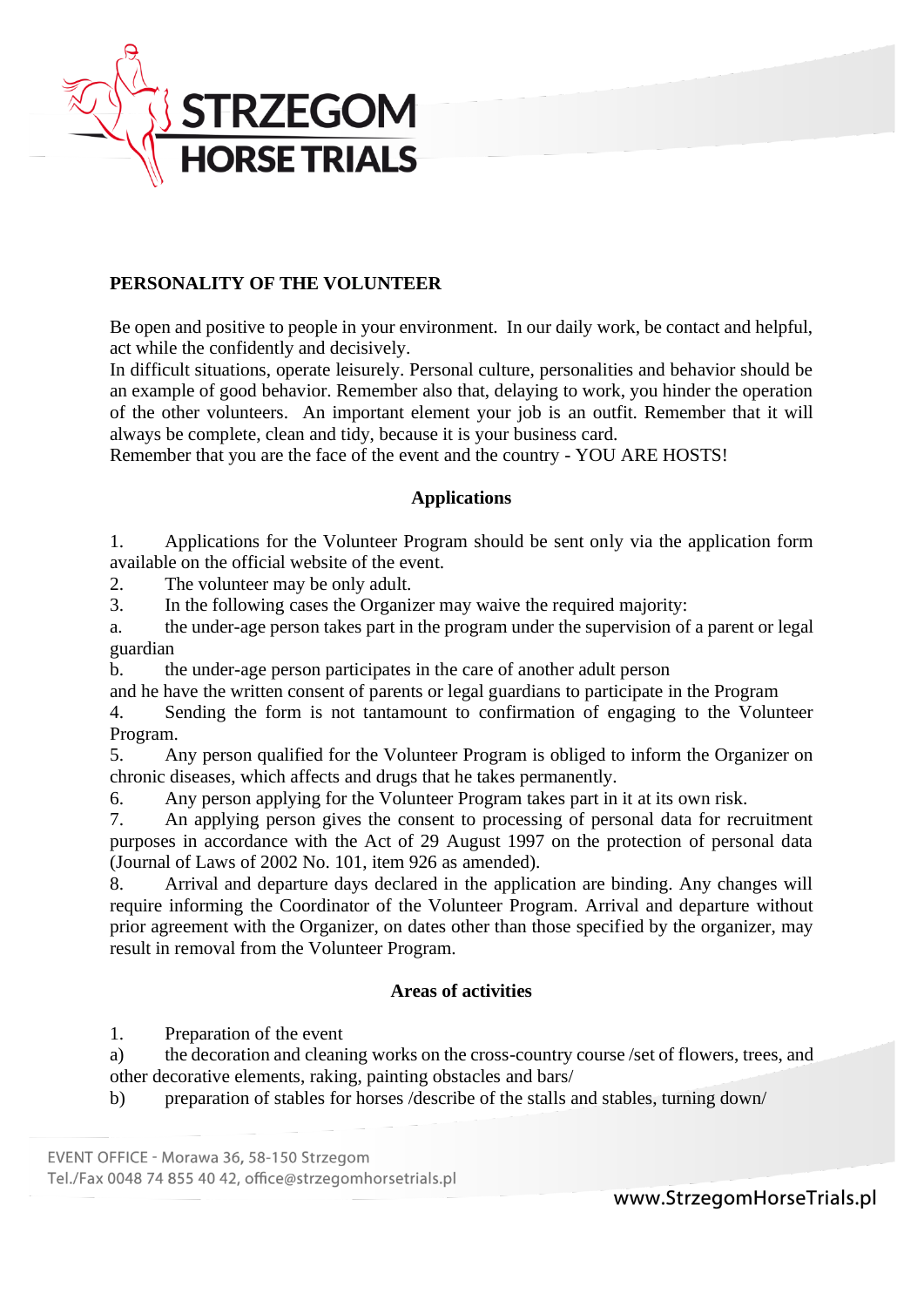

c) marking access roads /marking access and evacuation roads/

2. The Competition Office - support for contestants and officials, preparing accreditations Officials, Riders Press, Trade

- 3. The Press Office support for media representatives
- 4. Information service of information points for the public, service of VIP reception
- 5. Service of stables service of contestants, cleaning

6. Stewards - service of expansions and training squares, assisting the stewards, service of truck stops, service of car parks for exhibitors

7. Steward cross - protection crossings for the public on the route of the cross

8. Secretaries - people speaking English, secretary of the breaking contest, computer service for breaking contests.

9. Operation quadrangle - opening hurdles, carrying beverages, carrying protocols.

10. Obstacle Judges - assisting obstacle judges during the field trial.

11. Parkour service - raising poles, carrying beverages, correcting decoration, releasing horses on parkour.

- 12. Surveyors conducting surveys among the audience
- 13. Transport transport of officials and VIPs
- 14. I CAN DO EVERYTHING

### **Safety during the execution of tasks**

During performing tasks be careful. Know earlier the workplace, potential hazards, and inconvenience. Check where are the nearest first aid kit, running water, toilet, and escape routes. If working with machines and devices - refer to the instruction manual.

In the case of threat to life and health, inform the security services and/or medical care. Also notify the Program Coordinator about it. Take care of your own safety. Help others, if necessary, provide first aid.

Take care also of the environment surrounding you.

### **Procedural matters**

1. Works and tasks while the Volunteer Program are allocated on the basis of questionnaires filled out by people applying for the Volunteer Program and on the basis of their experience.

2. During the Volunteer Program, each volunteer is required for everyday wear clothing provided by the Organizer.

3. All organizational issues should be consulted with the Coordinator of the Volunteer Program.